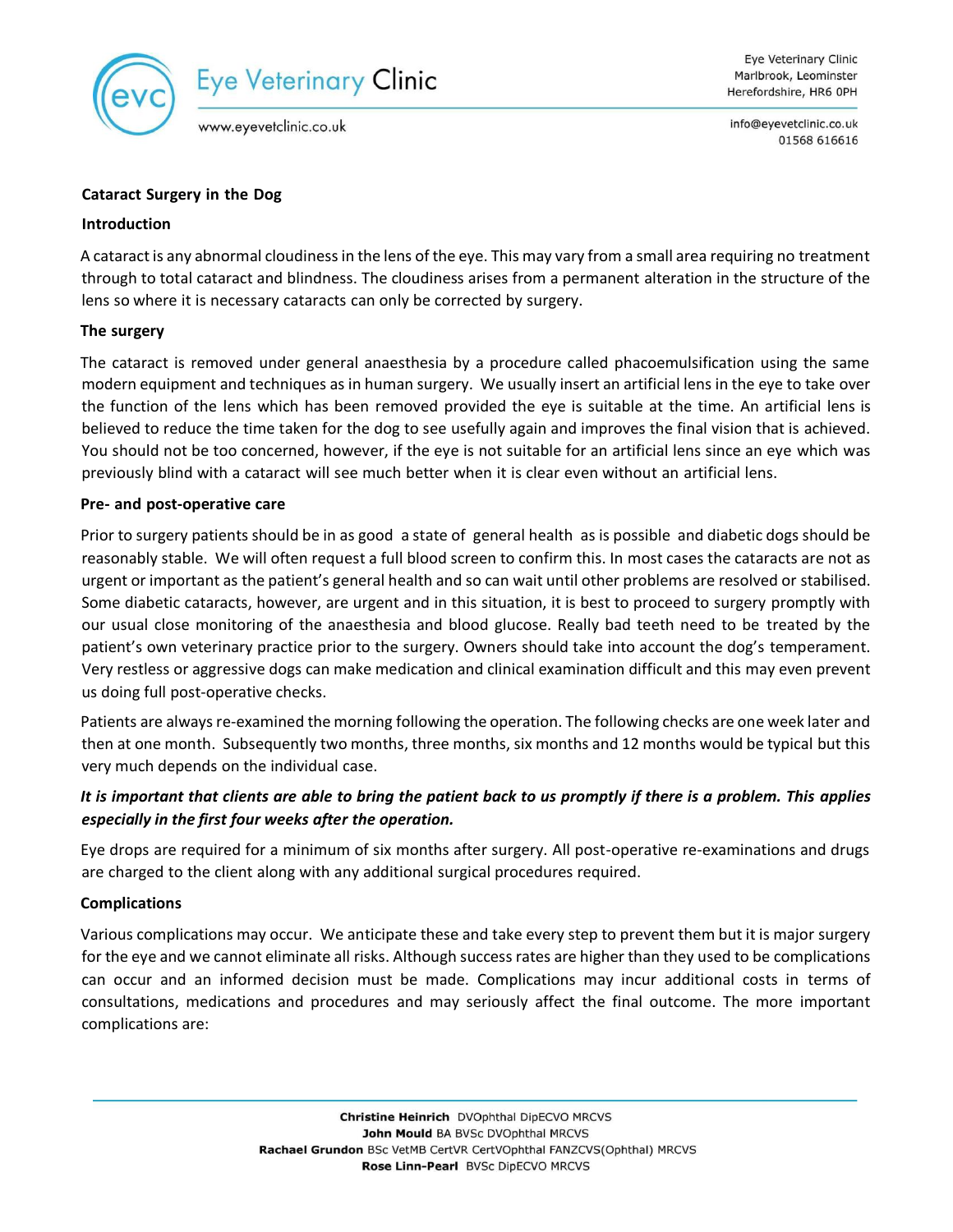

info@eyevetclinic.co.uk 01568 616616

## **Inflammation**

All eyes become inflamed after surgery and in most cases this is controllable by medication. Some dogs releasea substance called fibrin into the eye which can have harmful consequences. When this occurs it is usually inthe first four weeks post-operatively. Fibrin can be dissolved by injection of the enzyme TPA into the eye under sedation and local anaesthetic. TPA is required in 15% of all eyes

## **Glaucoma**

Glaucoma is a **raised pressure in the eye** and is always potentially serious. We measure the pressure in the eye at the first consultation and at all subsequent ones as it is important to monitor it. We identify dogs at exceptional risk of glaucoma by a test called gonioscopy performed at the initial consultation but some risk of glaucoma is present in all dogs.

Problems with pressure tend to occur in two situations:

- **The immediate post-operative period**, usually the same day or the first 24 hours. Some dogs sustain high pressures in this period. Although this is usually a temporary problem we take it seriously and may need to take emergency measures to bring the pressure down.
- **Longer term.** Longer term pressure rise is the most serious complication seen. It may cause pain and impair or destroy the patient's sight. This will require ongoing medication and anti-glaucoma drugs are relatively expensive.

Where there are unmanageable complications which are causing pain, despite everyone's best efforts, the most effective means of pain relief may be removal of the eye. Chronic glaucoma is the most common cause. Eye removal is eventually required in 3% of all eyes undergoing cataract surgery.

#### **Lens regrowth**

"Can the cataract grow back?" is a logical question to ask before cataract surgery. Some lens cells are always left behind at the time of the operation and so some lens regrowth is quite common. In most cases, however,it is not vigorous and does no harm. In some cases it regrows out of control and can cause inflammation, re- clouding of the eye and other serious complications. If this is happening the regrowth needs to be removed under general anaesthesia. This procedure is simpler and shorter than the original cataract operation. It is unusual to need to repeat it. This procedure is *much more common in young dogs* and owners of young dogs should allow for the possibility of the additional cost.

#### **Other complications**

Other uncommon but serious complications include intraocular haemorrhage, intraocular infection and retinal detachment, all of which may be difficult to manage.

#### **Summary**

Clients need to be aware of all that is involved so that they can make an informed choice, weighing potential benefits against risks. With the modern methods of cataract surgery success rates are much higher than with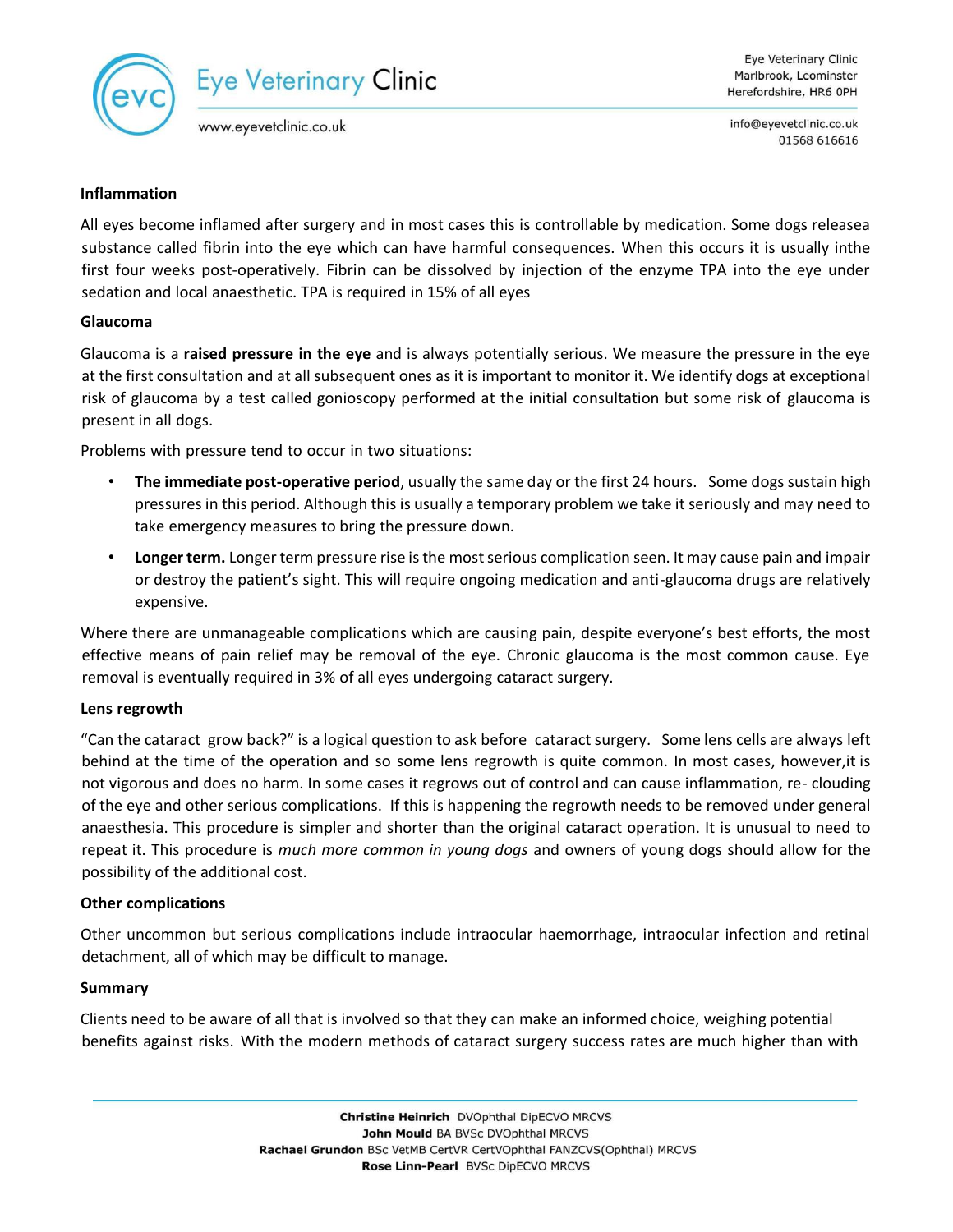

info@eyevetclinic.co.uk 01568 616616

older methods. With an incurable problem and a high success rate for the operation clients can embark on cataract surgery with as much confidence as with many other operations commonly performed on dogs.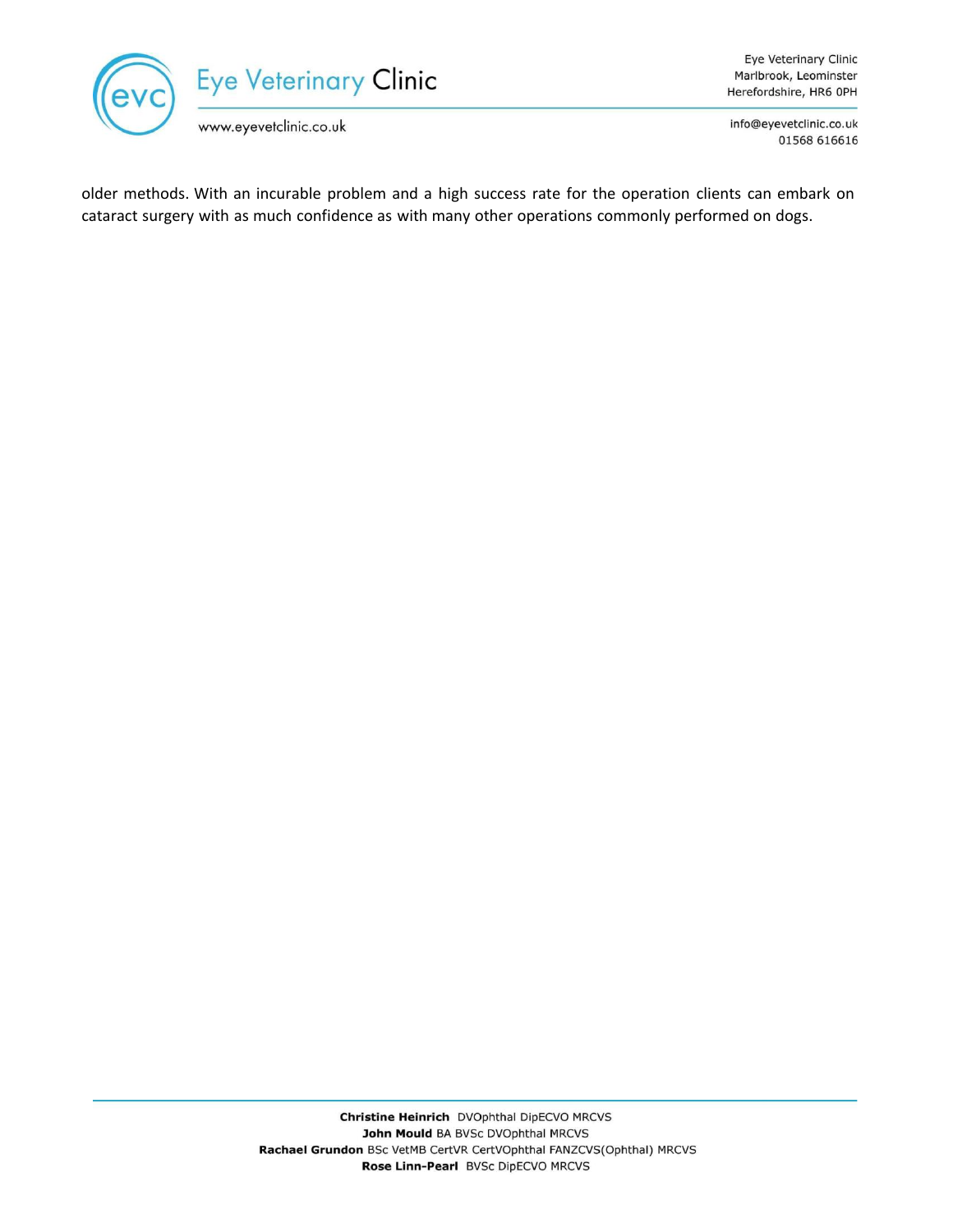

info@eyevetclinic.co.uk 01568 616616

www.eyevetclinic.co.uk

# **Cataract Surgery at Eye Veterinary Clinic**

This is a quick check-list to help you with your planning for your dog's cataract surgery.

• **Location -** All our surgery takes place at:

# **Eye Veterinary Clinic Marlbrook Leominster Herefordshire HR6 0PH**

#### [info@eyevetclinic.co.uk](mailto:info@eyevetclinic.co.uk)

where we have the trained staff and facilities.

- The number for **all** communications including out-clinic appointments and emergencies is **01568 616616.**
- **We are not in Leominster itself** but on the A49 next to the Marlbrook roundabout 4 miles south of Leominster and 8 miles north of Hereford. If you use SatNav be sure to enter HR6 0PH.
- Additional drops will be given when your dog arrives and then the ultrasound scan will be performed while you are still present, and you can be with your dog for this.
- Post-operatively we need to monitor the eyes closely for the rest of the day particularly the pressure. If the pressure rises dangerously then additional drops or procedures may be necessary.
- Dogs are very welcome to stay with us overnight, but we recommend that they do not stay in the hospital as they are usually much happier with their owners. We will liaise with you on the day about timings if you are collecting them. If a dog is very agitated with us, we may have to ask that your pet spends the night with you where it will be calmer. In some cases, we may call owners back to sit with a restless dog during the day. Constant barking and excitement can be dangerous for the eyes.
- We have a list of dog-friendly B & Bs nearby for owners who wish to reduce their travelling or have the dog with them for the night if they cannot get home.
- All dogs need to be seen for:
	- o **24 hour post-op check** the following morning if they have not spent the night in the hospital.
	- o **Next check 5-7 days post-op**. For clients who attend one of our out clinics it is still preferable if this check is done at Leominster. Please discuss this with us.
- Subsequently one month, three months, six months and 12 months would be typical, but this very much depends on the individual case.

It is important to allow for these checks in your planning. *If there are problems with the eyes then additional appointments may be necessary.*

Our nurses are very experienced in arranging cataract surgery and can answer most questions themselves or refer you to one of the vets if necessary. Feel free to ask our nurses any questions that you may have. We are here to help.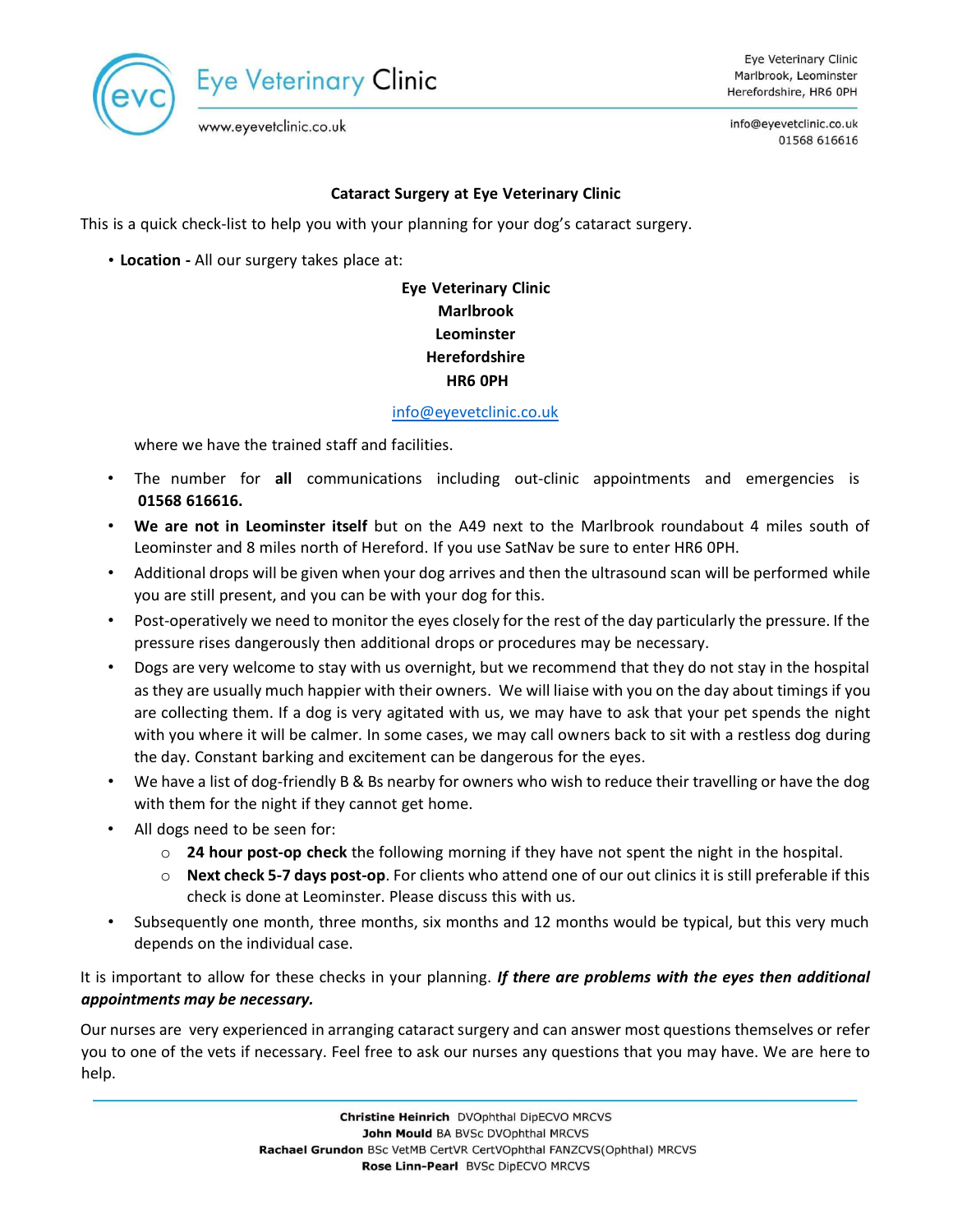

info@eyevetclinic.co.uk 01568 616616

## **Prices for Cataract Surgery from July 2022 (prices subject to review)**

*The cost of surgery includes examination at 24hrs and 7 days after surgery.* Further examinations are charged at £150.00. The prices quoted are for animals up to 10kg. A surcharge of £4.04 per kg is made for heavier animals due to extra anaesthesia costs.

| Summary of costs for an uncomplicated cataract surgery (dogs up to 10Kg)                   |          |                  |
|--------------------------------------------------------------------------------------------|----------|------------------|
|                                                                                            | One Eye  | <b>Both eyes</b> |
| <b>Assessment</b>                                                                          |          |                  |
| Initial consultation                                                                       | £230     | £230             |
| Gonioscopy                                                                                 | Included | Included         |
| Day of Surgery                                                                             |          |                  |
| <b>Ultrasound scan</b>                                                                     | £245.00  | £245.00          |
| Cataract removal one eye (inc lens) includes<br>re-examination 1 day and 1 week later      | £3318    | n/a              |
| Cataract removal both eyes (inc lens)<br>includes re-examination 1 day and 1 week<br>later | n/a      | £4597            |
| Average cost of post-op drugs for<br>immediately after the surgery                         | £200     | £200             |
| Total                                                                                      | £3993    | £5272            |

*Following the 1-week consultation there will be at least 3 re-examinations charged at £150 but this*

*will depend on your pet's particular situation.* We will provide you with a more detailed estimate when we examine your pet.

This is for the *uncomplicated* case. Any complications may require additional consultations (£150 each), procedures, hospitalisation and drugs at our standard charges. We are very happy to provide written prescriptions (which are chargeable) to allow you to buy medications from other sources. Some patients require the following additional procedures:

| Electroretinography                          | £544 |
|----------------------------------------------|------|
| Vitrectomy (may be necessary during surgery) | £307 |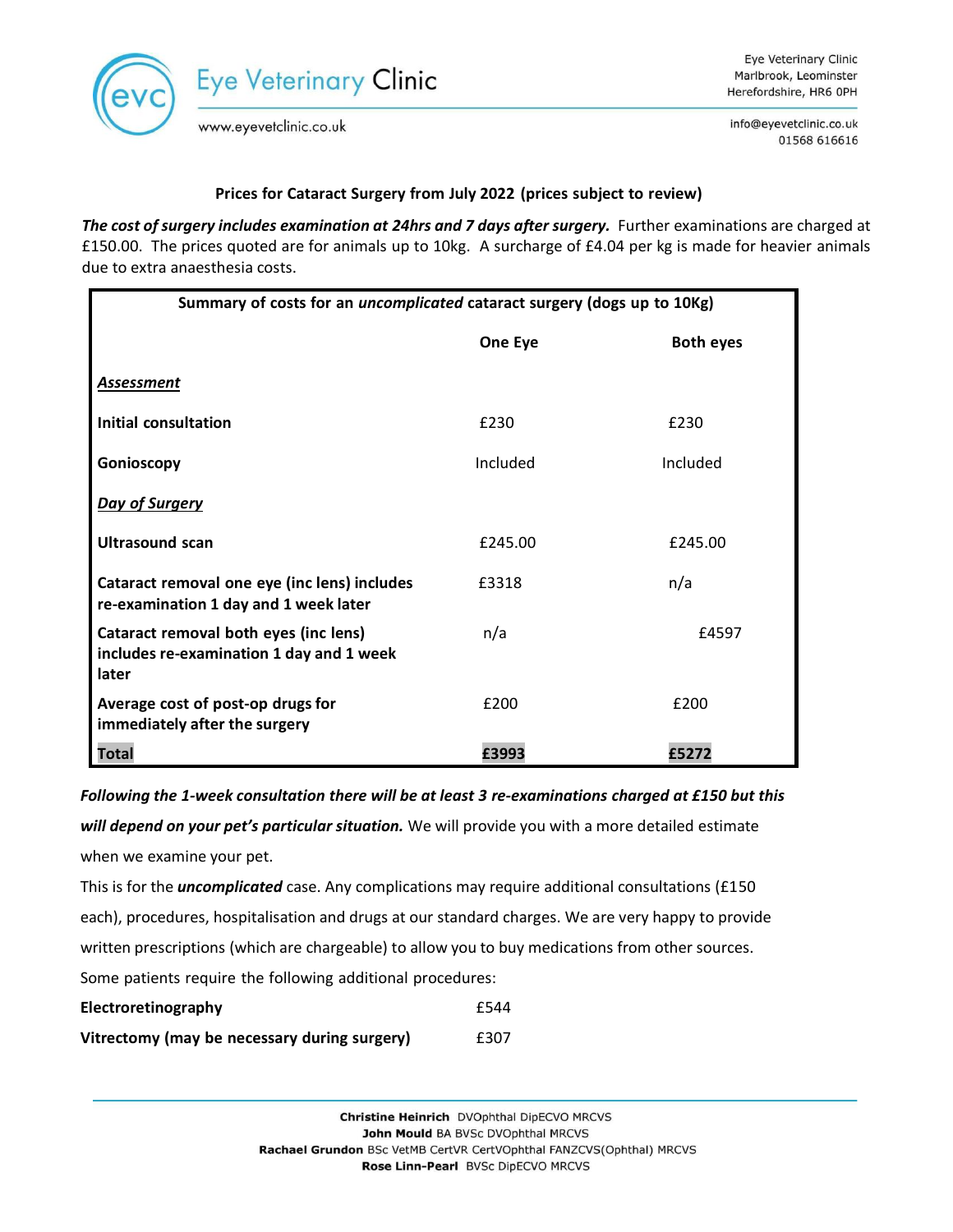

info@eyevetclinic.co.uk 01568 616616

For uncomplicated cases you should budget for at least three further re-examinations (£150 each visit), plus any drugs that your pet may require for the next 6 months.

We are always happy to provide written prescriptions to help keep costs as low as possible.